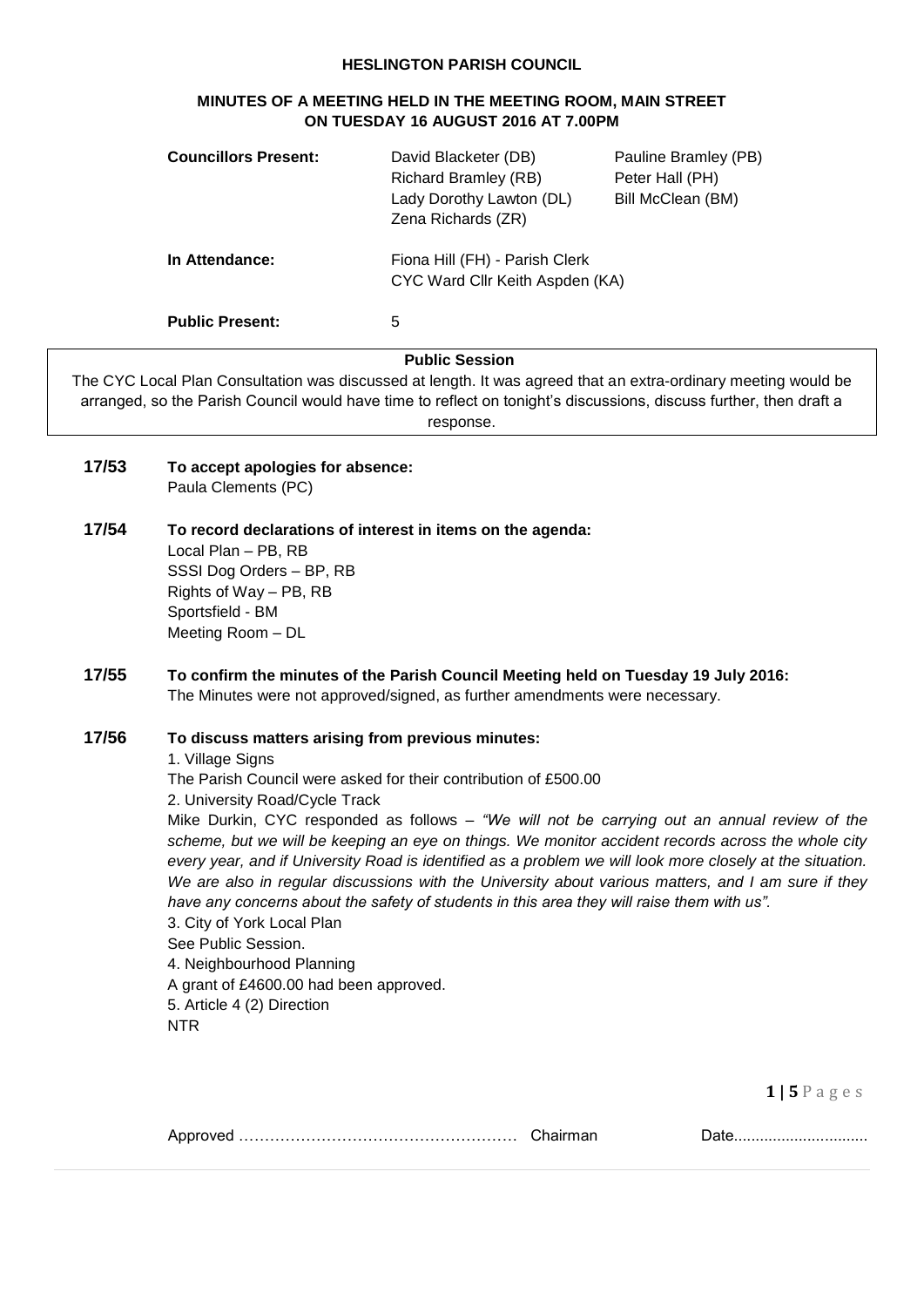6. CYC Community Governance Review FH would chase up Andrew Flecknor, CYC 7. Parish Council Vacancy NTR

## **17/57 To Discuss, if necessary, long-standing matters:**

1. Appearance of village

DB reported that the bench refurbishment and spraying was now complete. DB will liaise with Community payback for edging the footpaths

1.1 Litter/Dog Bins

KA reported that the order was logged and was awaiting a bulk order

1.2 The Lodge Residential Home – Parking/Obstruction

NTR

2. Rights of way - NTR

3. SSSI - NTR

4. Highway Matters – Heslington Lane Danger Reduction Scheme/Zebra Crossing near to Holmefield Lane

The Parish Council discussed this and FH was asked to respond as follows –

*"The Parish Council discussed this matter at their meeting on Tuesday 16 August 2016 ,are concerned about the proposed scheme and responds as follows:*

*- The proposed cycle crossing appears very dangerous, allowing and encouraging cyclists to cross Heslington Lane without either looking or stopping. The expectation of motorists is that cyclists will stop, dismount, look and safely cross.*

*- The extra lampstand opposite Holmefield Lane is not required as the area is already sufficiently illuminated*

*- An extra light at the zebra crossing would be beneficial .Could it be reduced in height, the preference would be for it to be 3-4 m high, and targeted so that maybe only one light would be required.*

- 5. Major Events Yorkshire Marathon (Sun09Oct16)/Tour de Yorkshire NTR
- 6. University of York NTR
- 7. HMOs NTR
- 8. Elvington NTR
- 9. Communication Website/Newsletter/Broadband/Notice board NTR

#### **17/58 To receive any matters raised by members of public:**

- Charles XII Public House, continues to cause nuisance, with loud music, glass tipping and reversing lorries, which is spoiling the quiet enjoyment of amenity for neighbours. FH would contact CYC Environmental Services.
- Deramore Arms was currently closed and it is reported Green King are seeking new tenants. There was concern about local businesses, such as banks, closing. FH was to write to Green King saying that the Heslington community are very disappointed to see the closure of the Deramore Arms, which is considered a valued community asset by Heslington residents.
- The restored benches looked lovely and the Parish Council were thanked for getting this work done

### **17/59 To report and make relevant recommendations on new planning applications:**

Letter A:We support the application

Letter B:We have no objections

Letter C:We do not object but wish to make comments or seek safeguards as set out overleaf Letter D:We object on the planning grounds set out overleaf

The Parish Council discussed these planning applications and FH was asked to respond as follows:

**2 | 5** P a g e s

|--|--|--|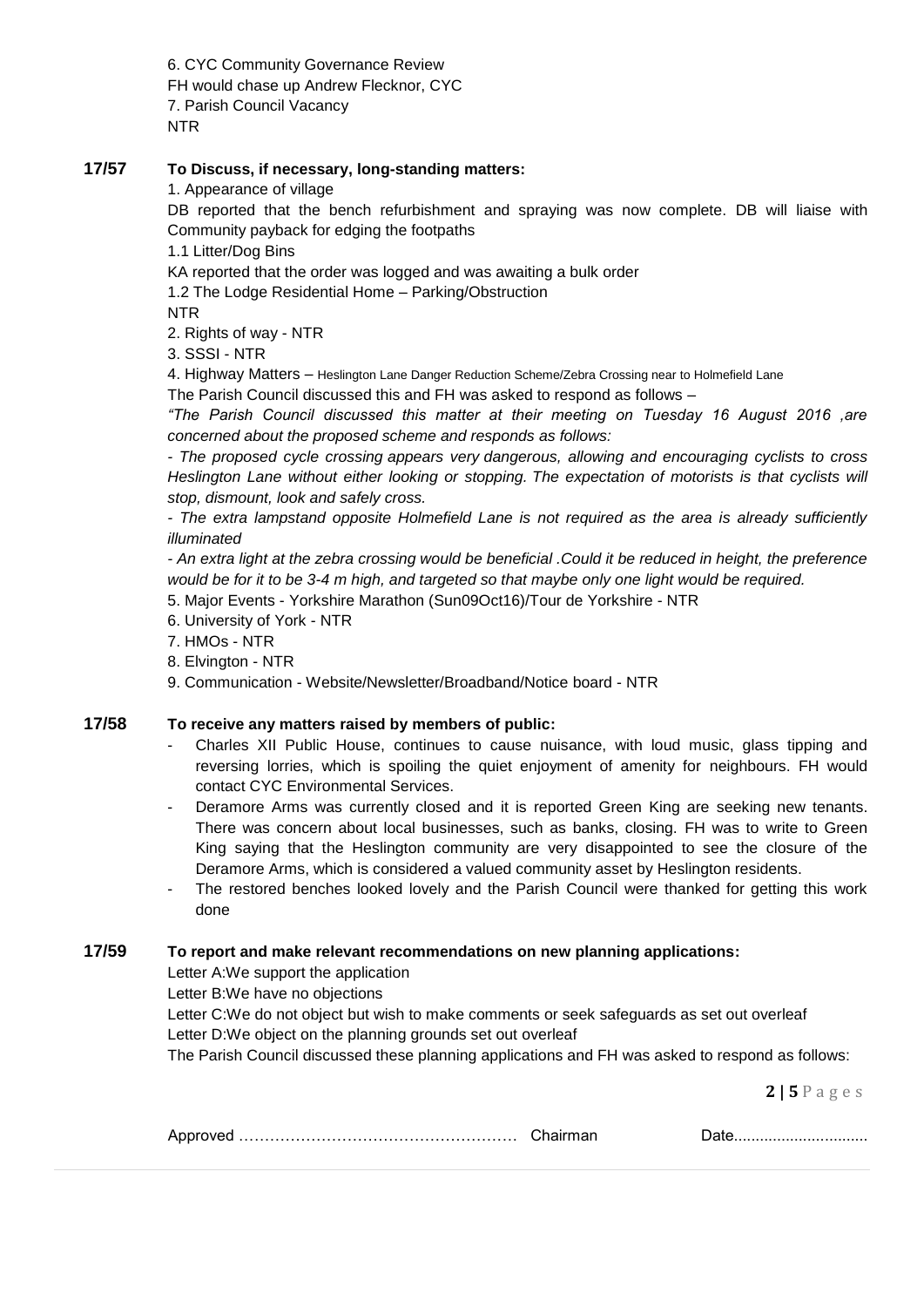1. 16/01789/TCA 9A School Lane Letter B – No Objection

## **17/60 To report planning decisions by City of York Council:**

| 16/01322/FUL | Deramore Arms              | Approval |
|--------------|----------------------------|----------|
| 16/01386/FUL | <b>Fulford Golf Course</b> | Approval |
| 16/01613/TCA | 9 Hall Park                | Consent  |

## **17/61 To receive reports from representatives of following outside bodies:**

- 1. Ward Councillors
- KA reported that:
- the yellow lines within the village had been refreshed.
- Further applications can be made. Ward funding is still available.
- a new sign had been ordered for The Crescent
- 2. North Yorkshire Police:

Report cover period 13th July – 8th August 2016

Anti Social Behaviour

18th July: Report of a dispute between neighbours on The Crescent, officers attend, minor argument. Crimes

No Reported "Crimes" for the village

Roads

1 x Minor Non Injury accident

MISC.

1 x Burglar Alarm (false activation)

1 x Concern for Safety

1 x Missing Person ( located safe & well )

2 x Suspect Circumstances ( everything ok )

University Crimes

1 x Crime "Thefts"

1 x Crime "Sexual"

3. Heslington East Community Forum

NTR

4. Good Neighbours Forum (Next Meeting Mon05Sep16)

NTR

5. Ouse and Derwent Drainage Board

NTR

6. Sports Field

NTR

7. York Environment Forum

Omitted from previous minutes – the Parish Council had agreed DL would continue to attend on behalf of the Parish Council and to pay the subscription of £10.00 for 2016/2017

8. Alms Houses

NTR

9. The Meeting Room

DL reported that due to the closure of the Deramore Arms there was currently no booking point

10. Fulford & Heslington Ward Team Meeting

There is a meeting in Heslington Church on 07 September starting at 6.30 p.m.

**3 | 5** P a g e s

|  | ___________________________________ |
|--|-------------------------------------|
|  |                                     |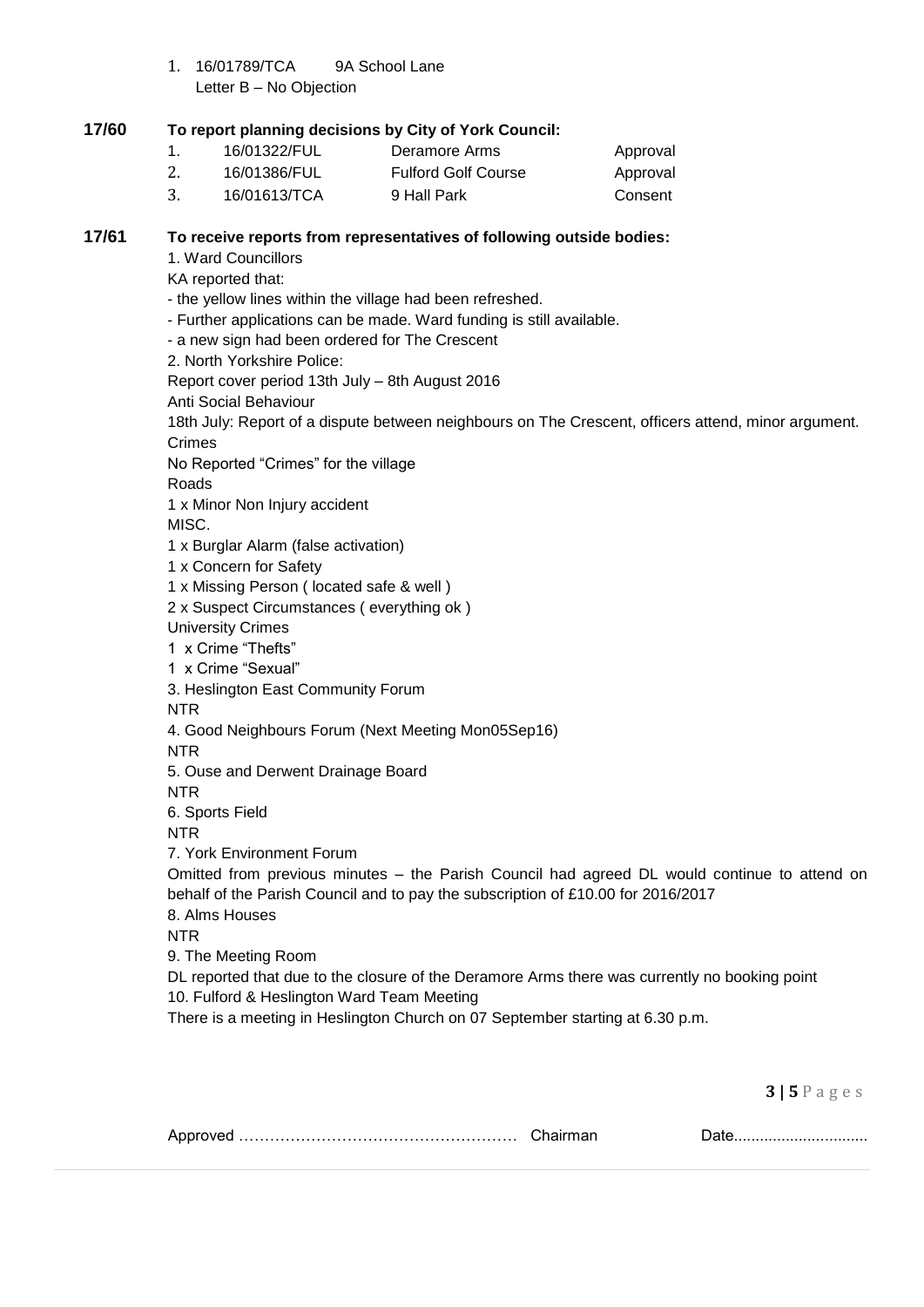#### **17/62 To receive any new correspondence received by the council:** KA has responded to an email received regarding fracking

**17/63 To receive matters raised by members:** None

#### **17/64 To discuss matters raised by Parish Clerk/Responsible Financial Officer:**

1. Bookkeeping records for year ending 31 Mar 16 to date

The financial report was circulated around Cllrs and there was some amendments/addition, which FH would deal with

2. Internal Control Check(s)

See completed/signed sheet in finance file

3. Internal Audit

FH reported that the written report had been received, which raised only one issue about grants to churches. FH advised that this report along with advice received from YLCA would be held on file for future reference.

3.1 Risk management

FH advised this was still WIP

3.4 Information Commissioner Office

FH advised this was still WIP

4. Matters raised with/by Yorkshire Local Councils Association (YLCA)

NTR

4. Work Place Pensions

NTR

5. To approve the following invoices for payment

| 6.1 | Parish Clerk                                   | Salary                | £268.35 | 001654 |
|-----|------------------------------------------------|-----------------------|---------|--------|
| 6.2 | Lengthsman                                     | Salary                | £312.00 | 001656 |
| 6.3 | Yorkshire Internal Audit Services              |                       | £295.00 | 001657 |
| 6.4 | Paul Cox Landscaping                           | Verge Spraying        | £198.00 | 001659 |
| 6.5 | The House & Garden Handyman Bench Restorations |                       | £750.00 | 001660 |
| 6.6 | Colin Bell                                     | <b>Boiler Service</b> | £93.60  | 001661 |
| 6.7 | <b>Heslington Church</b>                       | Grant - Churchyard    | £300.00 | 001662 |
| 6.8 | <b>Heslington Village Trust</b>                | Grant - Village Signs | £500.00 | 001663 |
|     | 001655 and 001658 Cheques Cancelled            |                       |         |        |

# **17/65 To confirm the dates of the future meeting(s) on Tuesdays at 7.30 p.m. in the Meeting Room as:**

20 September 2016

18 October 2016 15 November 2016 20 December 2016

**4 | 5** P a g e s

Approved ……………………………………………… Chairman Date...............................